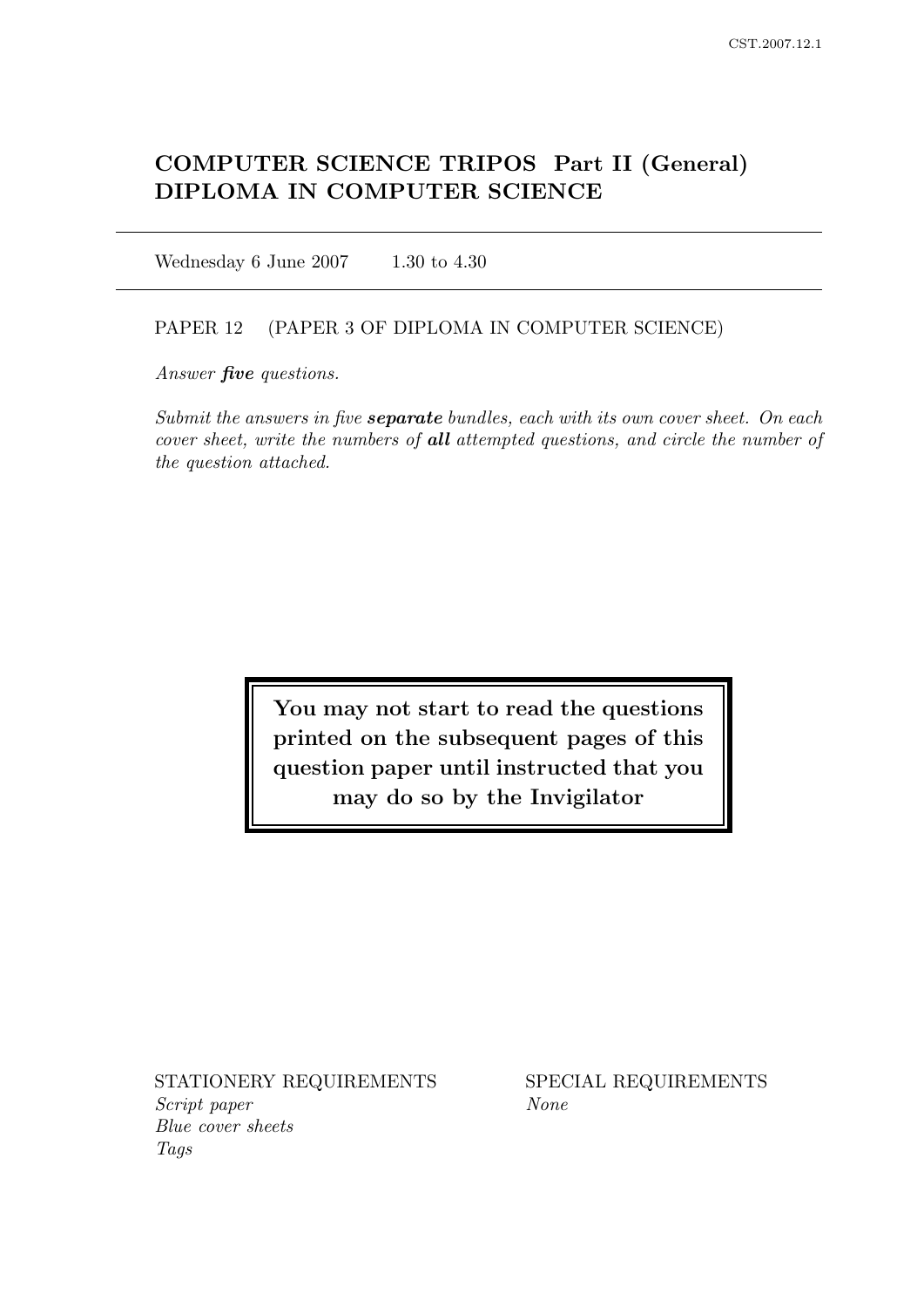#### 1 Natural Language Processing

(a) In German, the third person singular present inflection of weak verbs is generally formed by adding the 't' to the stem. Exceptions to this rule include verbs with stems that end in 't' or 'd' which are formed by adding 'et' instead of 't'. The following table gives some examples (ˆ is used as the affix marker in the underlying form).

| stem   | surface  | underlying            |
|--------|----------|-----------------------|
| kauf   | kauft    | kauf^t                |
| arbeit | arbeitet | arbeit <sup>^</sup> t |

Draw a finite state transducer (FST) that relates surface and underlying forms according to this pattern. (Only the inflected forms should be accepted by the transducer since the stems by themselves do not correspond to words.) Explain the notation that you use and outline how the FST could be used in morphological analysis and generation. [14 marks]

(b) The past participle of these verbs is the same as the third person singular present, but with 'ge' before the stem. Assume that the underlying form of the past participle is treated as having the artificial suffix 'ˆP', as indicated below.

| stem   | surface    | underlying                             |
|--------|------------|----------------------------------------|
| kauf   | gekauft    | kauf <sup>^</sup> P                    |
| arbeit | gearbeitet | arbeit <sup><math>\hat{P}</math></sup> |

Modify the FST that you gave in answer to part  $(a)$  above to allow for the past participle as well as the third person singular present. What does this example illustrate about limitations of the FST approach? [6 marks]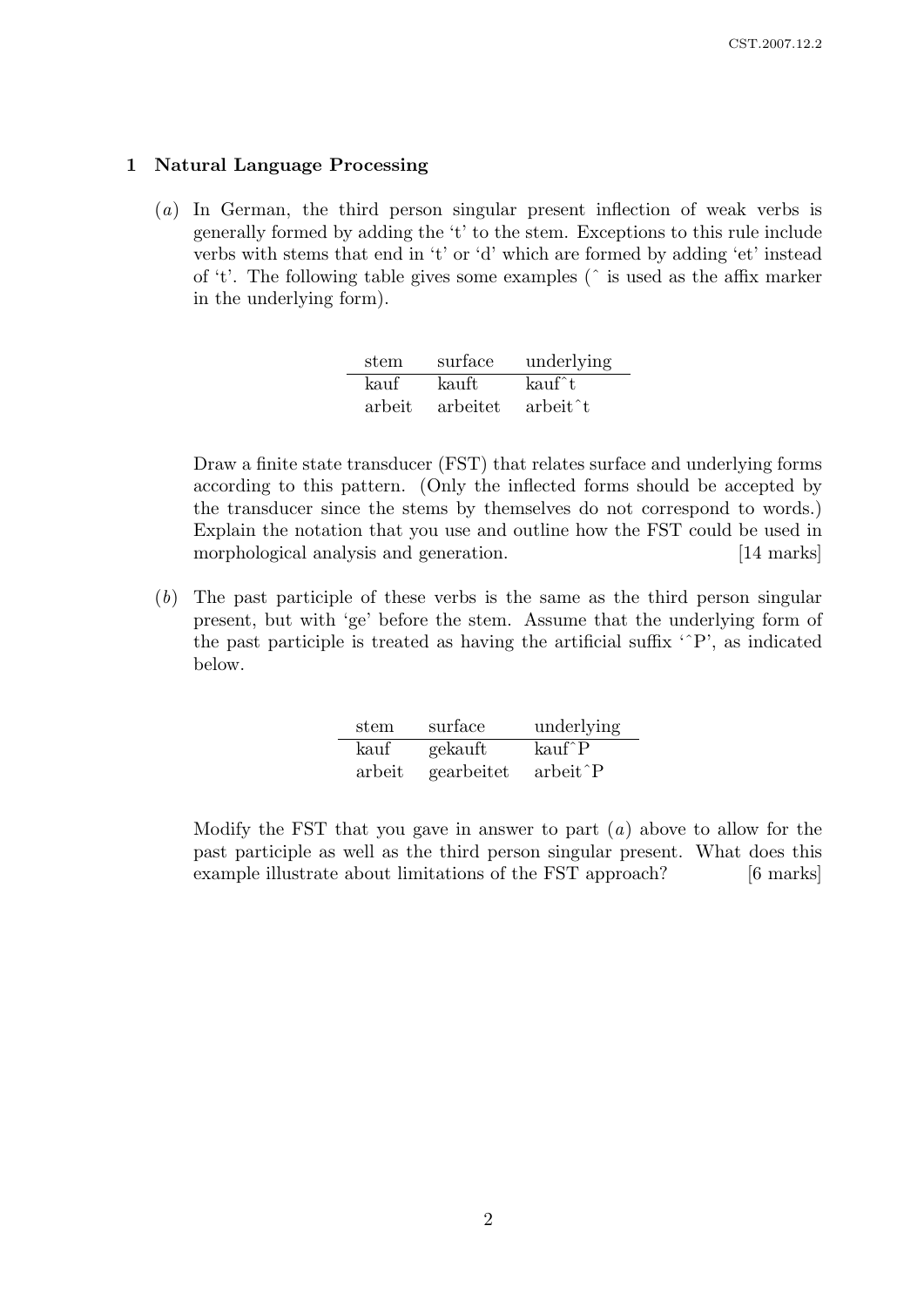# 2 Computer Design

- (a) What is the difference between the latency and the bandwidth of a communication link? [2 marks]
- (b) Why are control-flow processors sensitive to memory latency even if the memory bandwidth exceeds what the processor could ever require? [4 marks]
- (c) How is average memory latency typically reduced? [5 marks]
- (d) What is the difference between serial and parallel communication and what is the receiver required to do to recover the data in each case? [5 marks]
- (e) The PCI communication standard for add-on cards for PCs has moved to PCI express (PCIe). PCI uses a parallel bus to communicate to several cards whereas PCIe uses sets of point-to-point serial links for communication. Why are multiple serial links rather than parallel buses preferred for high bandwidth communication? [4 marks]

## 3 Digital Communication I

Using four examples, explain how multiple higher-layer channels can be multiplexed onto a lower-layer channel. In each example consider

- $(i)$  how the individual higher-layer channels can be recognised;
- $(ii)$  what the mechanism is for allocation of lower-layer channel resources to the higher-layer channels; and
- $(iii)$  the characteristics of the higher-layer channels.

 $[4 \times 5 \text{ marks}]$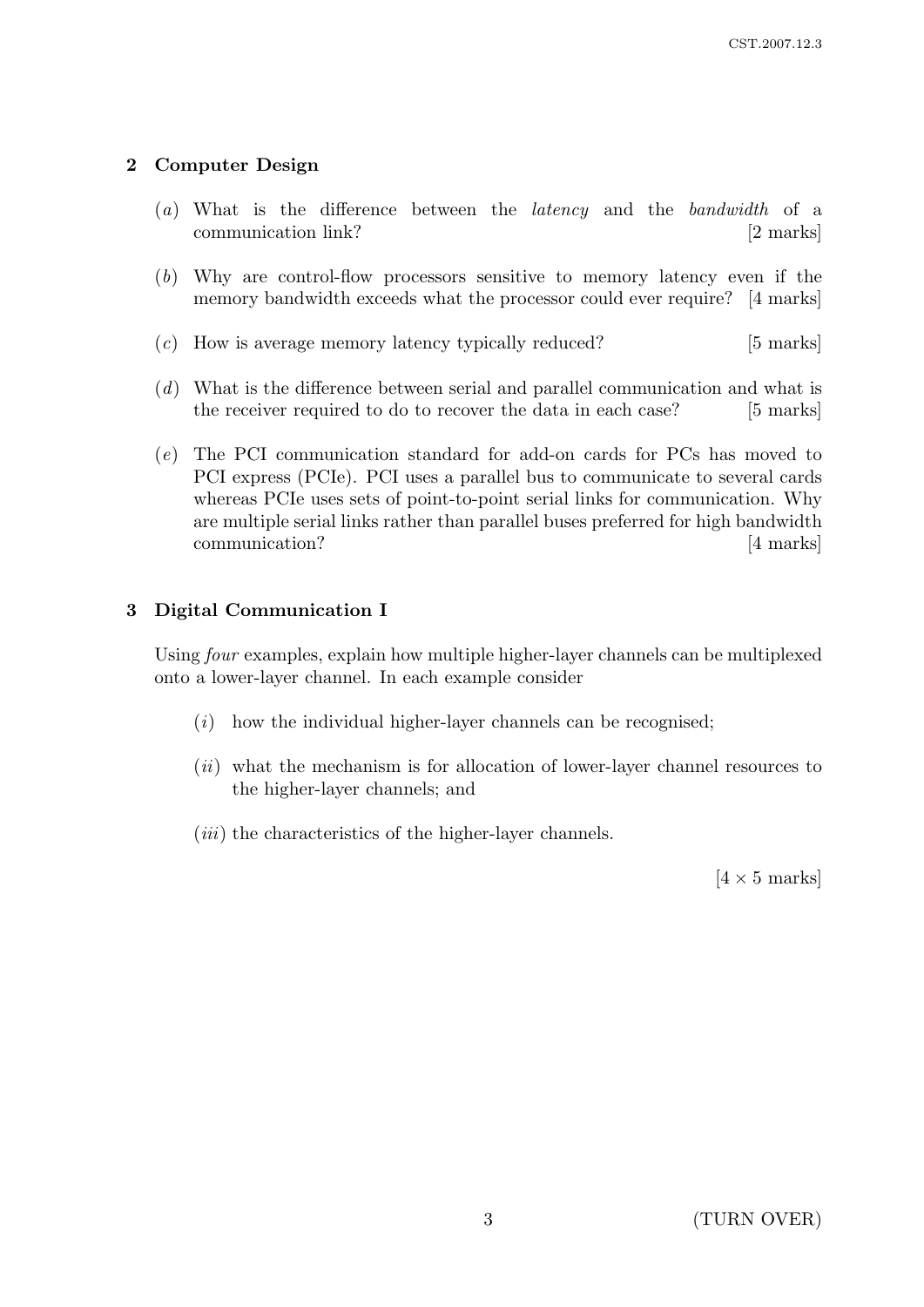## 4 Distributed Systems

- (a) Define the characteristics of middleware based on the following interaction paradigms:
	- $(i)$  request-reply;
	- $(ii)$  one-to-one message passing.

Discuss any limitations imposed by the paradigms and mention the properties of the application domains for which each is particularly suited. [9 marks]

- (b) Web Services standards have been specified relatively recently. What does the Web Services paradigm offer? [3 marks]
- $(c)$  (i) Define the publish/subscribe communication paradigm. [2 marks]
	- (ii) What does this paradigm provide that is lacking in the three described above in parts  $(a)$  and  $(b)$ ? [3 marks]
	- $(iii)$  What are the shortcomings of publish/subscribe? [3 marks]

### 5 Computer Graphics and Image Processing

- (a) Describe, in detail, an algorithm that will draw a one-pixel wide outline of a circle of integer radius centred on the origin. [10 marks]
- (b) Describe the modifications required to your algorithm in part  $(a)$  to make it draw a filled circle. [3 marks]
- $(c)$  Describe the modifications required to your algorithm in part  $(a)$  to make it draw the outline of a circle centred at arbitrary integer coordinates. [2 marks]
- (d) Describe the modifications required to your algorithm in part  $(c)$  to make it draw the outline of a circle centred at arbitrary non-integer coordinates and of non-integer radius. [5 marks]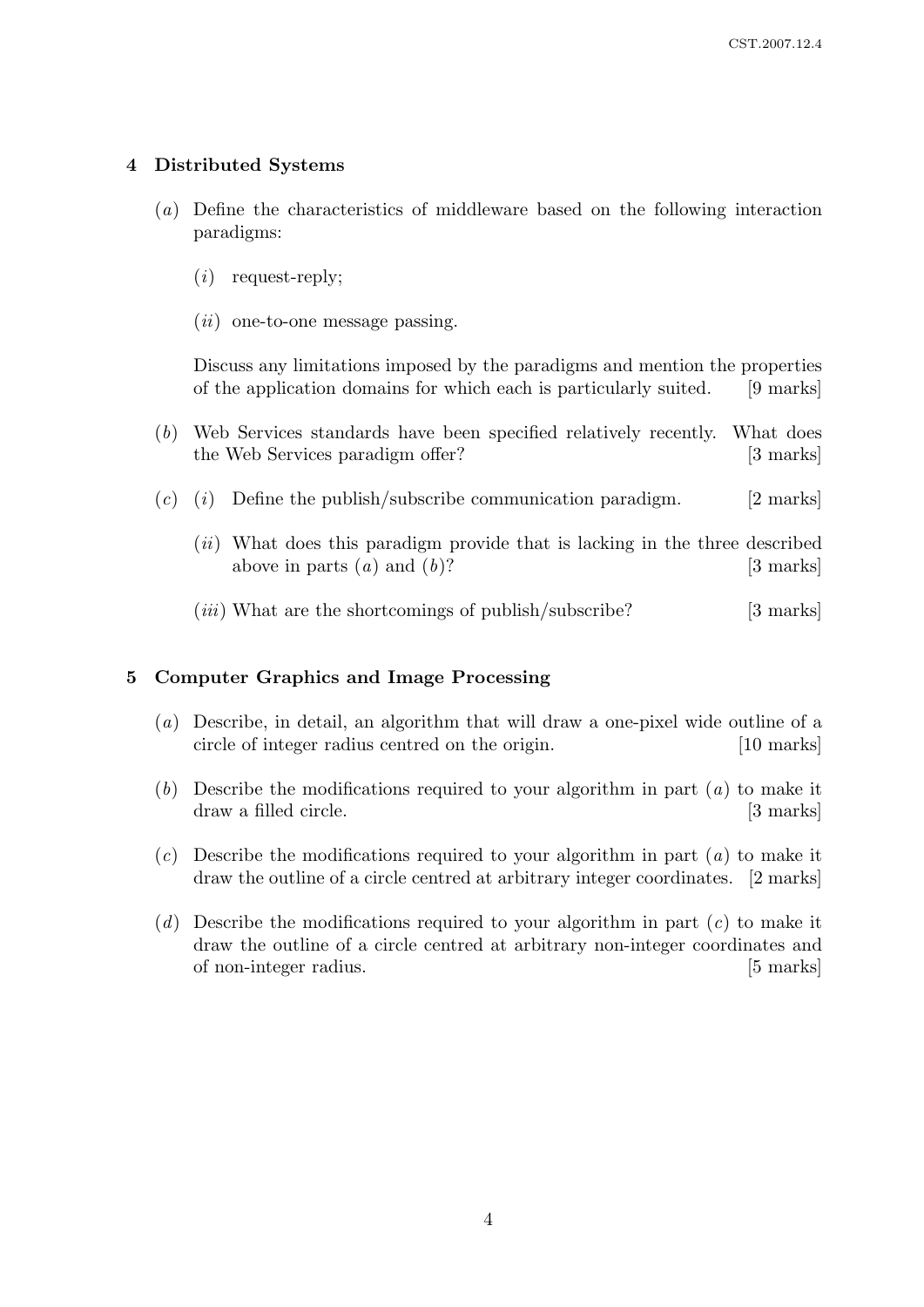## 6 Compiler Construction

(a) Describe how a stack is used to implement procedures and functions.

[6 marks]

- (b) Suppose a language allows the creation of pointers. How does this complicate the use of stacks as described in part  $(a)$ ? [2 marks]
- $(c)$  How does the Java language deal with the problem described in part  $(b)$ ? [2 marks]
- (d) Consider the following ML-like program containing the function g that returns a function as a result.

```
let a = 17 in
let g b = (let h c = a + b + c in h) inlet f1 = g 21 in
let f2 = g 33 in
let v = f1(3) + f2(57) in
...
...
```
Explain carefully how such a program can be compiled. In particular, pay special attention to how the code for the body of the function h can access the values of **a**, **b**, and **c**. [10 marks]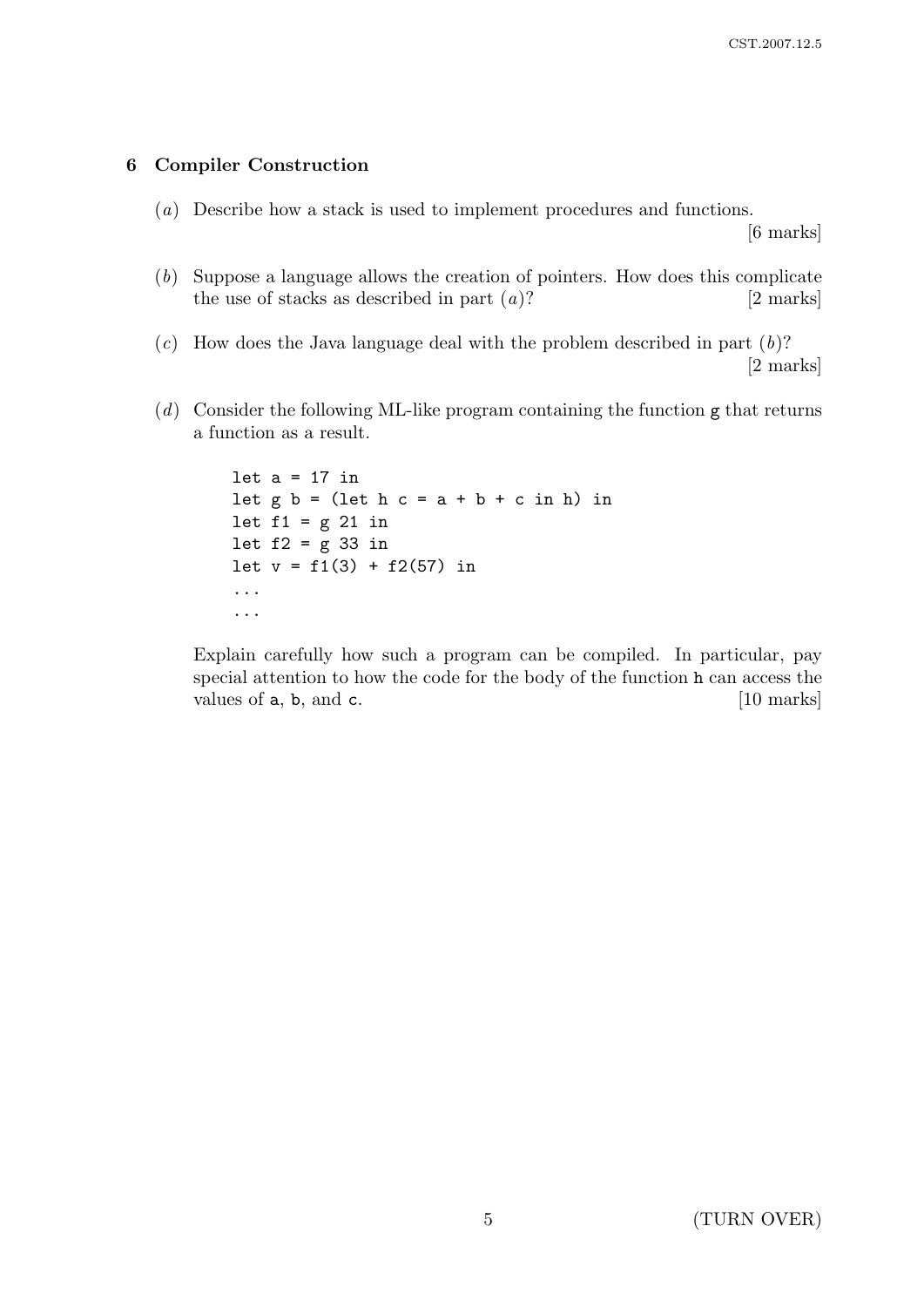### 7 Concepts in Programming Languages

- (a) Give an overview of the FORTRAN execution model (or abstract machine) and comment on its merits and drawbacks from the viewpoints of programming, compilation, execution, etc. [5 marks]
- (b) What is garbage collection in the context of programming languages? Comment on its merits/drawbacks and explain the contexts in which it arises, giving examples. [5] marks]
- (c) Recall that Algol has a primitive static type system. In particular, in Algol 60, the type of a procedure parameter does not include the types of its parameters. Thus, for instance, in the Algol 60 code

```
procedure P( procedure F )
    begin F(true) end ;
```
the types of the parameters of the procedure parameter F are not specified.

Explain why this piece of code is statically type correct. Explain also why a call  $P(Q)$  may produce a run-time type error, and exemplify your answer by exhibiting a declaration for Q with this effect.

Why does this problem not arise in SML? [5 marks]

(d) Give an implementation of the abstract data type of stacks using the SML module system. [5 marks]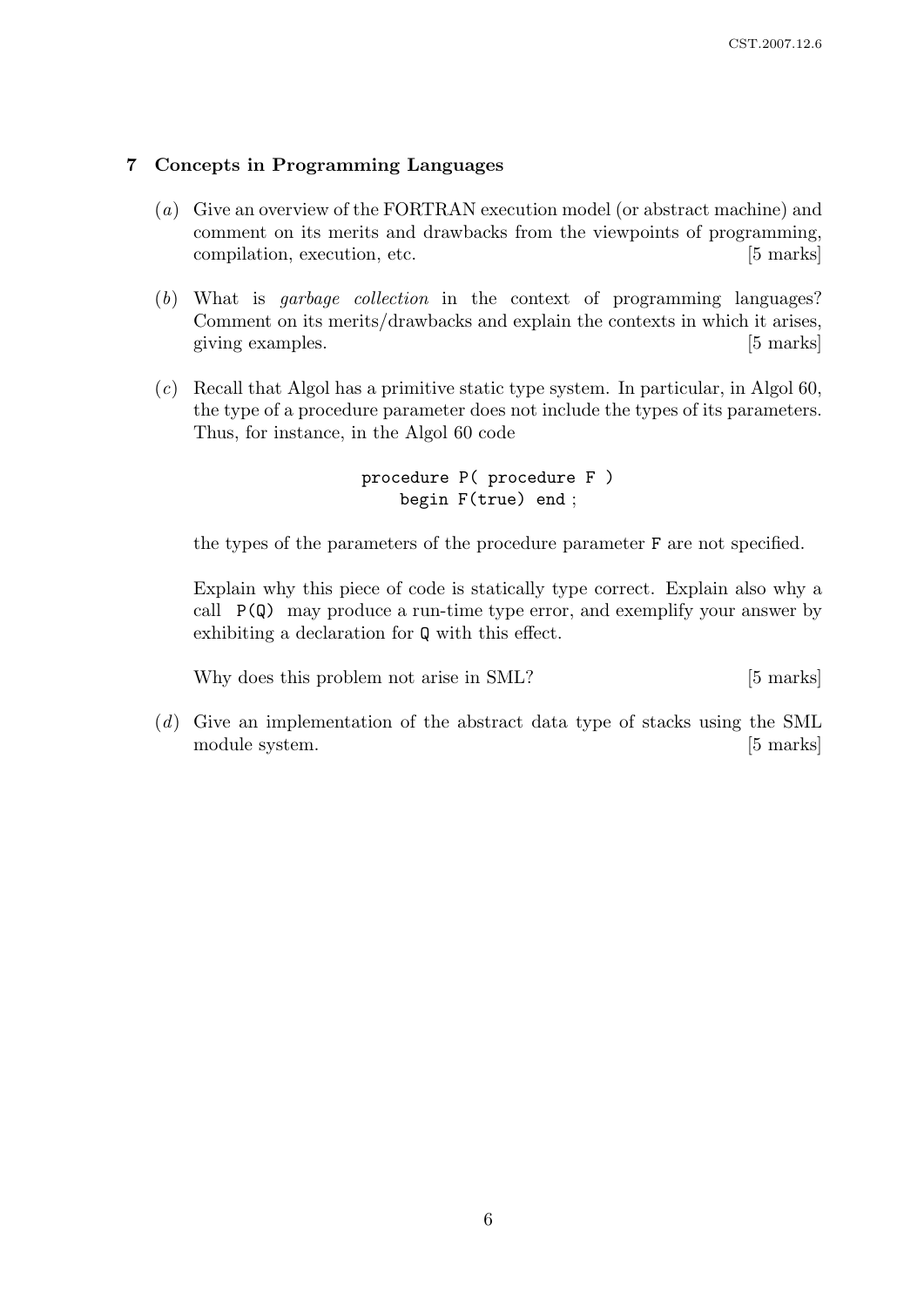#### 8 Databases

- (a) The Entity/Relationship model is based around the concepts of *entity*, attribute, and relationship. Describe how these can be represented in the relational model.  $[6 \text{ marks}]$
- (b) Data normalisation is often an important component in database design. Discuss why this is so, and give examples of situations where normalisation is not important.  $\begin{bmatrix} 6 \text{ marks} \end{bmatrix}$
- $(c)$  Let A and B be disjoint non-empty sets of attributes. Let R be a relation over attributes  $A \cup B$  and let S be a relation over attributes B.

Suppose that we want to introduce a new relational operation called *division*, denoted  $R \div S$ , that will return a relation over attributes A. The relation  $R \div S$  is made up of all tuples t such that for all  $s \in S$  we have  $ts \in R$  (ts is the concatenation of  $t$  and  $s$ ).

Note that in the special case that  $R = T \times S$  for some relation T, then  $(R \div S) = T$  and  $(R \div T) = S$ .

In other words,  $\div$  can be treated as an inverse to the Cartesian product.

Can we define  $R \div S$  in the relational algebra? Prove that your answer is correct. [8 marks]

#### 9 Quantum Computing

- (a) Give a schematic circuit diagram for Grover's algorithm. [4 marks]
- (b) Suppose we apply Grover's algorithm to a four-qubit register in which exactly one of the states is marked.
	- $(i)$  Writing O for the oracle matrix, write out the Grover iterate in matrix form.  $[4 \text{ marks}]$
	- (*ii*) What are the probabilities of measuring the marked state after applying the Grover iterate *once*, *twice* and *three* times? [3 marks each]
	- (*iii*) If you continue to increase the number of times the Grover iterate is applied, will the probability continue to increase? Justify your answer.

[3 marks]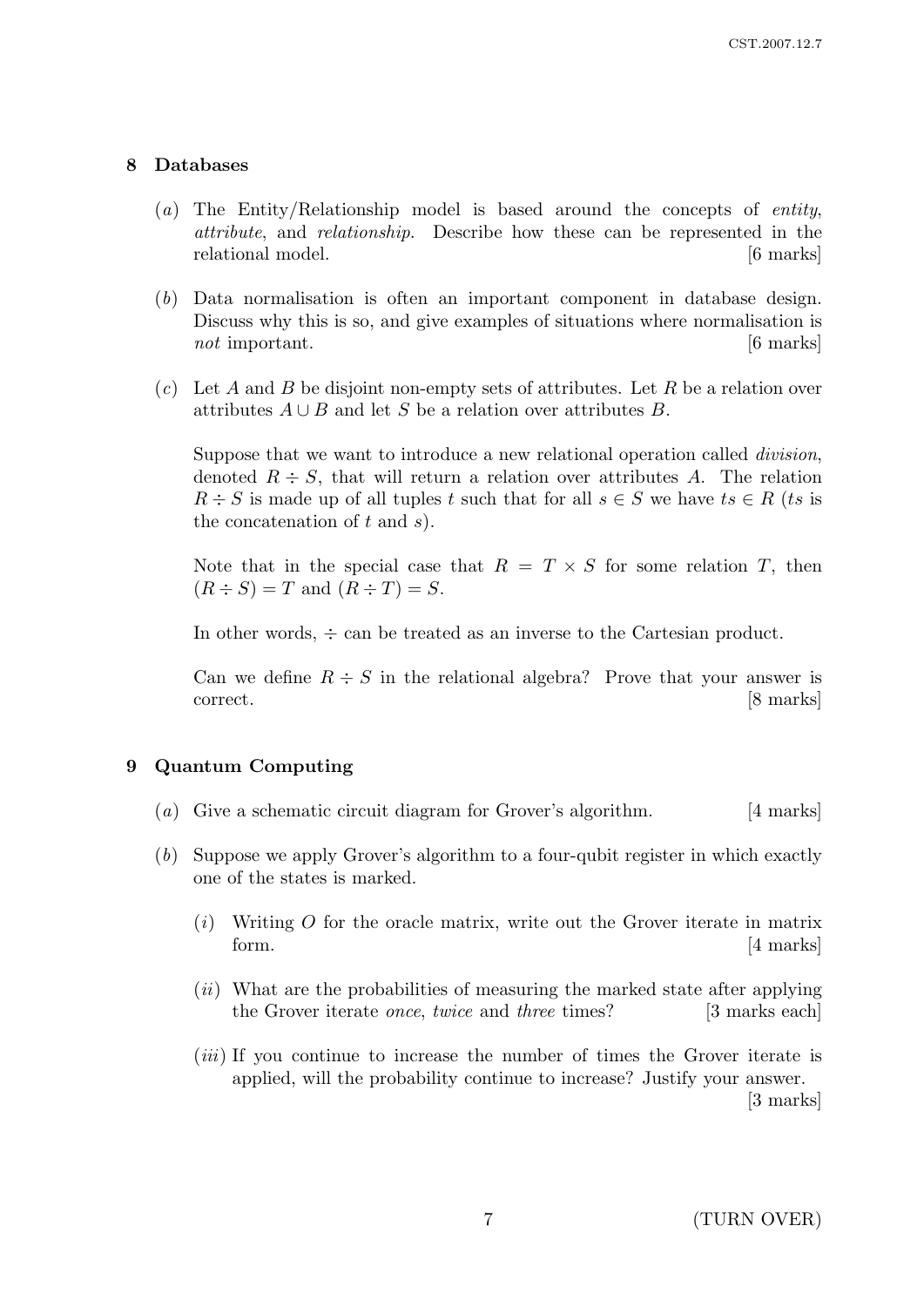# 10 Bioinformatics

- (a) Describe with one example the difference between Hamming and Edit distances. [2 marks]
- (b) Discuss the Smith–Waterman algorithm. What is the complexity and the relationship with the problem of finding the longest common subsequences? [5 marks]
- (c) Describe the Banded algorithm for local alignment and its complexity.

[5 marks]

(d) Describe the four Russian speedup algorithm. [8 marks]

# 11 Software Engineering and Design

What is the relationship between requirements and testing in the following contexts?

- (a) the Unified Modeling Language
- (b) user-centred design
- (c) agile development methods such as eXtreme Programming
- (d) module design
- (e) ISO 9000 quality certification
- $(f)$  the waterfall development model

[up to 4 marks each, maximum 20]